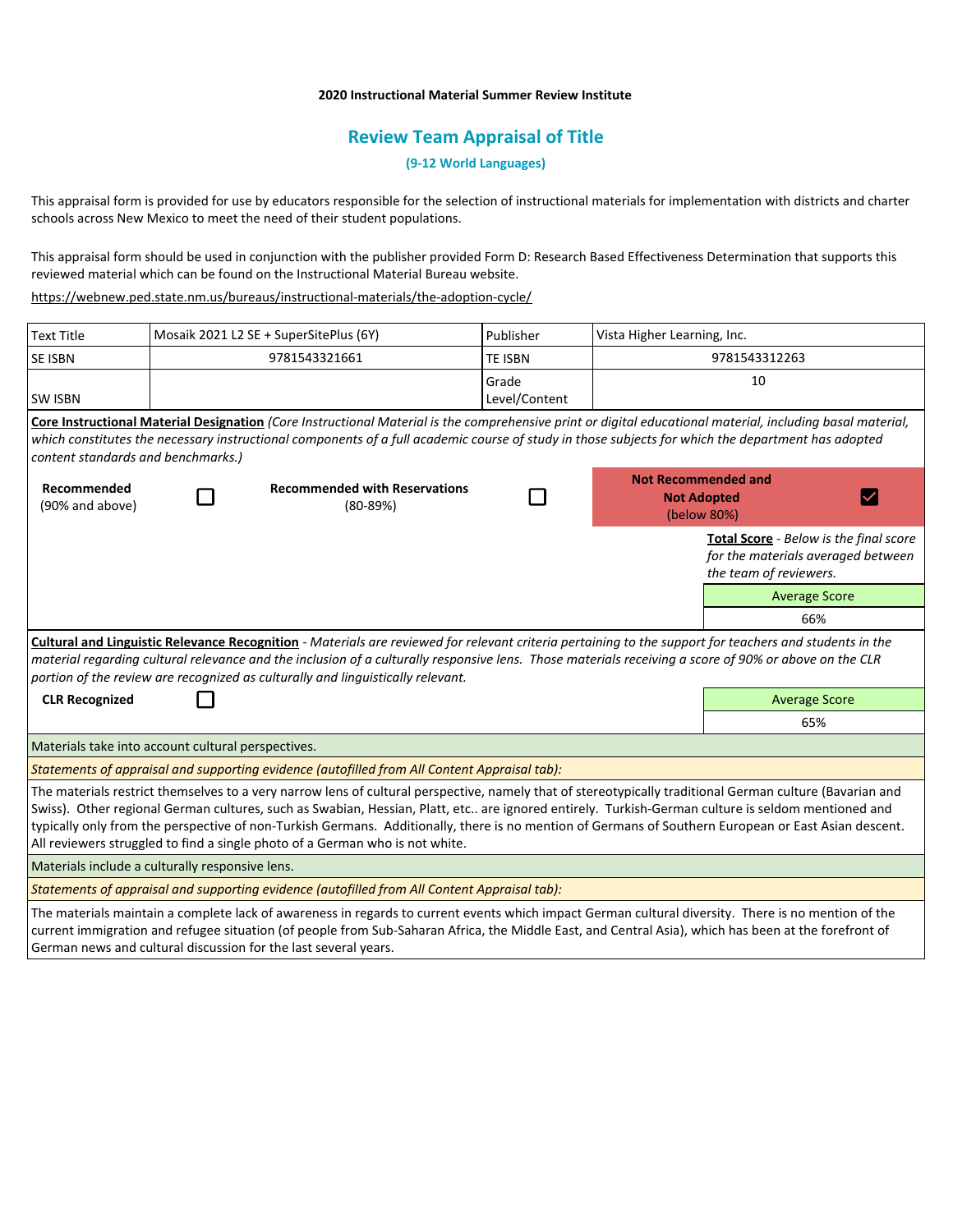**Standards Review** *- Materials are reviewed for alignment with the state adopted content standards, benchmarks and performance standards.*

Average Score

61%

Materials align with grade level standards overall.

*Statements of appraisal and supporting evidence:* 

The materials usually align with grade level standards in the area of communication. This includes the presentational, interpersonal, and interpretive modes of communication. However, the lack of diversity, community, and cultural connections within the text fails to meet the grade level standard.

Materials align with communication standards.

*Statements of appraisal and supporting evidence:* 

The materials provided do align with communication standards. There are substantial opportunities for students to practice all modes of communication, with the exception of audio interpretive due to the lack of videos and audio samples present on the super site. The materials also fail to provide listening opportunities for students who require the material to be slowed down.

Materials align with cultures standards.

*Statements of appraisal and supporting evidence:* 

The materials provide ample information in regards to stereotypical German-speaking cultures (such as Bavarian, Swiss, and Liechtensteinian), however this is a very limited picture of German culture. The materials only mention Turkish-German culture fewer than a handful of times, and completely ignore other German minority cultures, such as Afro-Germans, Germans of Vietnamese origin, Germans from the Middle East and Central Asia, and German Jews. Additionally, the materials fail to make mention of the waves of migration into Germany following the crisis in Syria.

Materials align with connections standards.

*Statements of appraisal and supporting evidence:* 

The materials do succeed in aligning with World Readiness Connections standards. There are quality activities which may be applied to these standards, and which generate connections with other disciplines the students may be engaged with. These disciplines are both academic and nonacademic in nature, increasing student engagement and willingness to participate. Examples include fashion in Germany, the German auto industry, and German geography.

Materials align with comparisons standards.

*Statements of appraisal and supporting evidence:* 

Cultural and linguistic comparison opportunities are usually provided throughout the textbook. These include instances where students learn about German grammar by comparing it to grammatical structures in English, as well as many opportunities for students to compare their own culture with an aspect of German culture.

Materials align with communities standards.

*Statements of appraisal and supporting evidence:* 

Students are often asked to participate in activities where they engage only hypothetically with their community (such as creating fake brochures for German cities). However, they are never given a qualitative assignment where they engage in critical thinking and actually become involved with either their community or a community in Germany.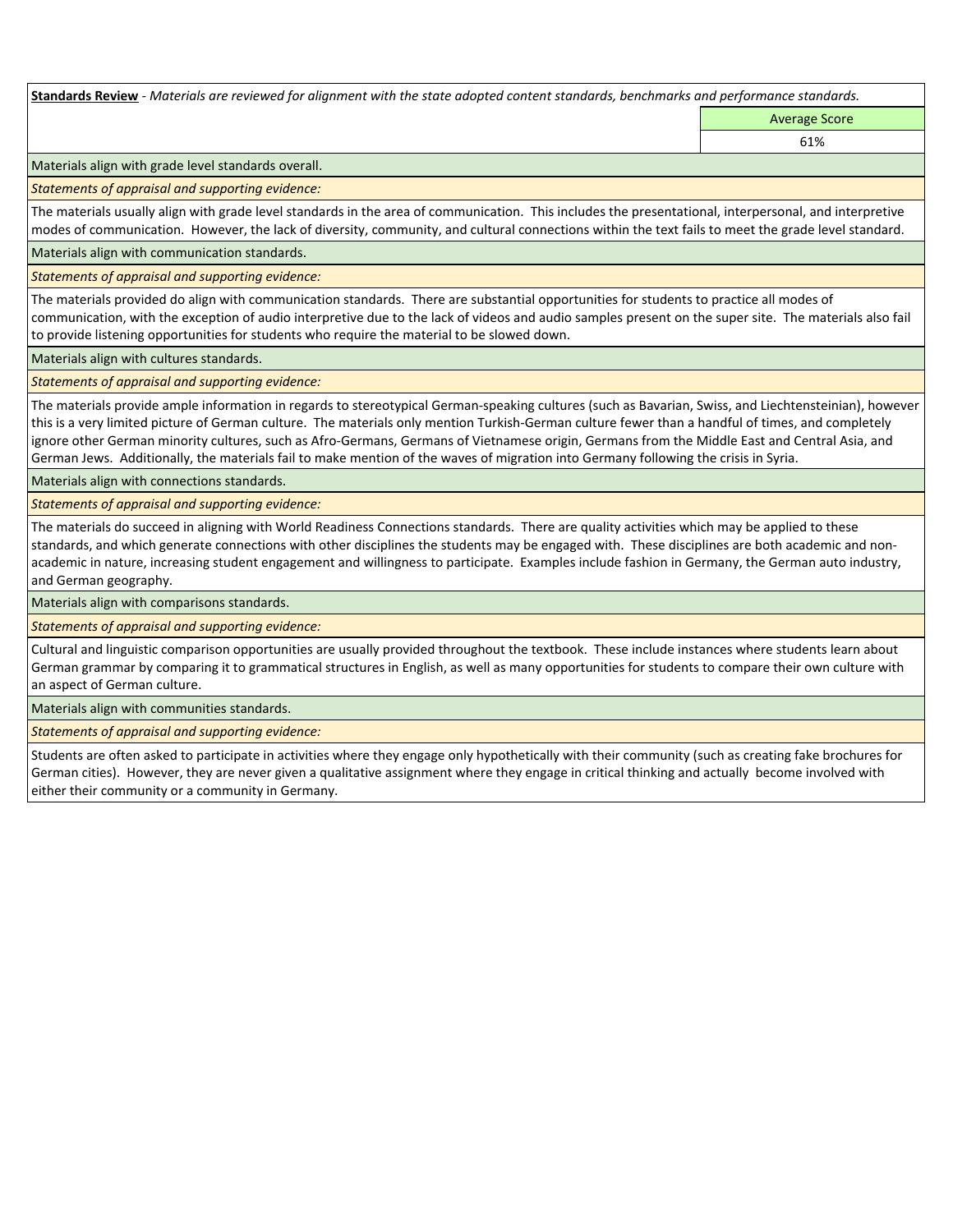**WL Content Review** *- Materials are reviewed for relevant criteria pertaining to the support for teachers and students in the specific content area reviewed.*

Average Score

89%

Materials provide a selection and range of high-quality texts worthy of students' time and attention, exhibiting exceptional craft and thought and/or providing useful information.

*Statements of appraisal and supporting evidence:* 

While the materials are missing the video and audio examples, they do provide substantial quantities of high quality print material. The cultural material in particular is superbly written and presented in an authentic manner for the students to read. These materials include article segments, cultural introductions, biographies, and statistical information. The information throughout is useful and pertinent to students who would like to enrich their knowledge of and / or travel to Germany.

Questions in the materials are high-quality text-dependent and text-specific questions. The overwhelming majority of these questions are text-specific and draw student attention to the particulars in the text.

*Statements of appraisal and supporting evidence:* 

Questions throughout the textbook tend to be high quality and text-referenced. They are usually thorough (with the exception of the true / false questions which seem short and cursory) and well thought out, citing the most important parts of the text. However, the way that they are organized will be problematic for students who are less attentive, as the texts are typically grouped together at the top of the pages, with the questions for all texts assembled at the bottom.

Materials provide scaffolding and supports to enable students' learning of World Languages.

*Statements of appraisal and supporting evidence:* 

Some of the material provides scaffolding and support opportunities for teachers, particularly those teaching advanced students (as there are many instances of *extension* activities for students who finish early). However, there is a lack of built-in support or design for students who are struggling with the material. There are no recommendations for simplifying activities and/or instructions, and the online component is missing the read aloud questions and directions.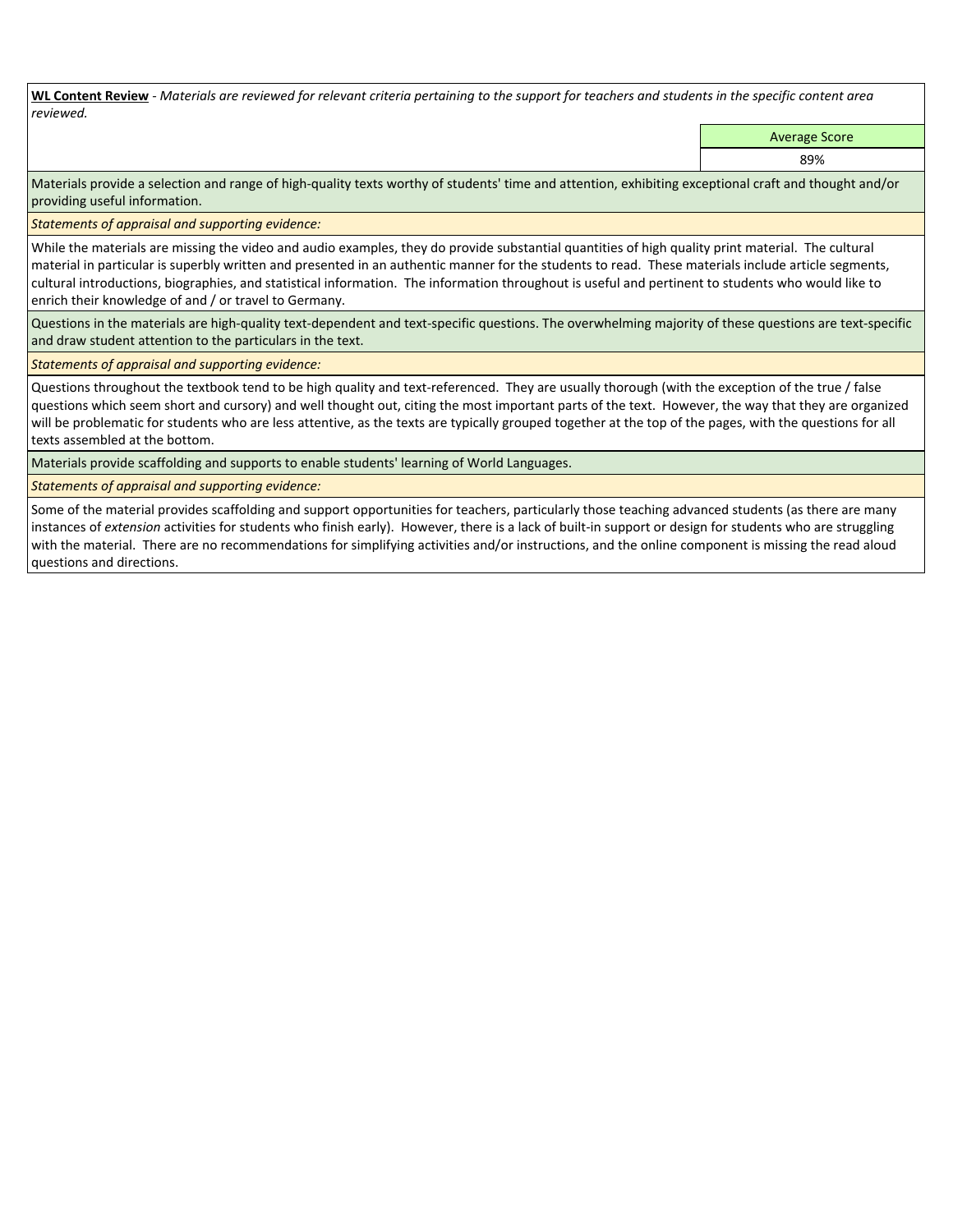**All Content Review** *- Materials are reviewed for relevant criteria pertaining to the support for teachers and students in the material regarding the progression of the standards, lesson structure, pacing, assessment, individual learners and cultural relevance.*

> Average Score 71%

Materials are coherent and consistent with the high school standards that all students should study in order to be college and career ready.

*Statements of appraisal and supporting evidence:*

The materials generally (but not always) maintain coherency and consistency in regards to the all content high school standards. Often the activities in which students are asked to participate are designed to appeal to students already enrolled in college level German classes. Additionally, the students are able to perceive the consistency due to the high quality intro pages preceding each chapter.

Materials are well designed and take into account effective lesson structure and pacing.

*Statements of appraisal and supporting evidence:*

The textbook does include two separate pacing guides, both of which are very good, one for a traditional high school schedule and one for a block-style schedule. These pacing guides maintain their consistency throughout the textbook and teachers are able to rely upon them for lesson planning. These pacing guides also include examples of optimal lesson structure for classes where language acquisition is the primary goal.

Materials support teacher planning, learning, and understanding of the standards.

*Statements of appraisal and supporting evidence:*

Materials generally provide a clear overview and a substantial quantity of charts and tables for teachers to use in the comprehension of the standards. For example, the textbook includes the World Readiness Standards, Six-Step Instructional Design, ideas for differentiation, and the aforementioned pacing guides with multiple schedules included.

Materials offer teachers resources and tools to collect ongoing data about student progress on the standards.

*Statements of appraisal and supporting evidence:*

The materials provide no resources or tools to teachers to collect data. If the Level 2 materials included the same quality of online component as their Level 1 counterpart, a teacher could expect significant tools and resources for easily collecting detailed student data.

Materials support effective use of technology to enhance student learning. Digital materials are accessible and available in multiple platforms.

*Statements of appraisal and supporting evidence:*

Students are often directed online to do research about presentation and discussion topics. However, this textbook includes an online component which is, in its current state, devoid of activities, resources, and assessments. Therefore, there is no digital material accompanying the book. Even videos which are specifically referenced in the text are not present in the online component.

Materials can be easily customized for individual learners.

*Statements of appraisal and supporting evidence:* 

There are many instances of expansion ideas in the Teacher's Edition for making activities more difficult for high achieving students. However, there is no way to adjust the instruction in a way to accommodate students who require special modifications and/or needs in regards to the instructions or activities themselves.

Materials give all students extensive opportunities and support to explore key concepts.

*Statements of appraisal and supporting evidence:*

Materials sometimes provide students the tools and opportunities to explore key concepts. However, the lack of digital material referenced in the text severely impacts these aforementioned opportunities. Students are restricted to the print material available in their own textbook. The online component *does* (singularly) include vocabulary tools which are useful for ELL students.

Materials take into account cultural perspectives.

*Statements of appraisal and supporting evidence:*

The materials restrict themselves to a very narrow lens of cultural perspective, namely that of stereotypically traditional German culture (Bavarian and Swiss). Other regional German cultures, such as Swabian, Hessian, Platt, etc.. are ignored entirely. Turkish-German culture is seldom mentioned and typically only from the perspective of non-Turkish Germans. Additionally, there is no mention of Germans of Southern European or East Asian descent. All reviewers struggled to find a single photo of a German who is not white.

Materials include a culturally responsive lens.

*Statements of appraisal and supporting evidence:*

The materials maintain a complete lack of awareness in regards to current events which impact German cultural diversity. There is no mention of the current immigration and refugee situation (of people from Sub-Saharan Africa, the Middle East, and Central Asia), which has been at the forefront of German news and cultural discussion for the last several years.